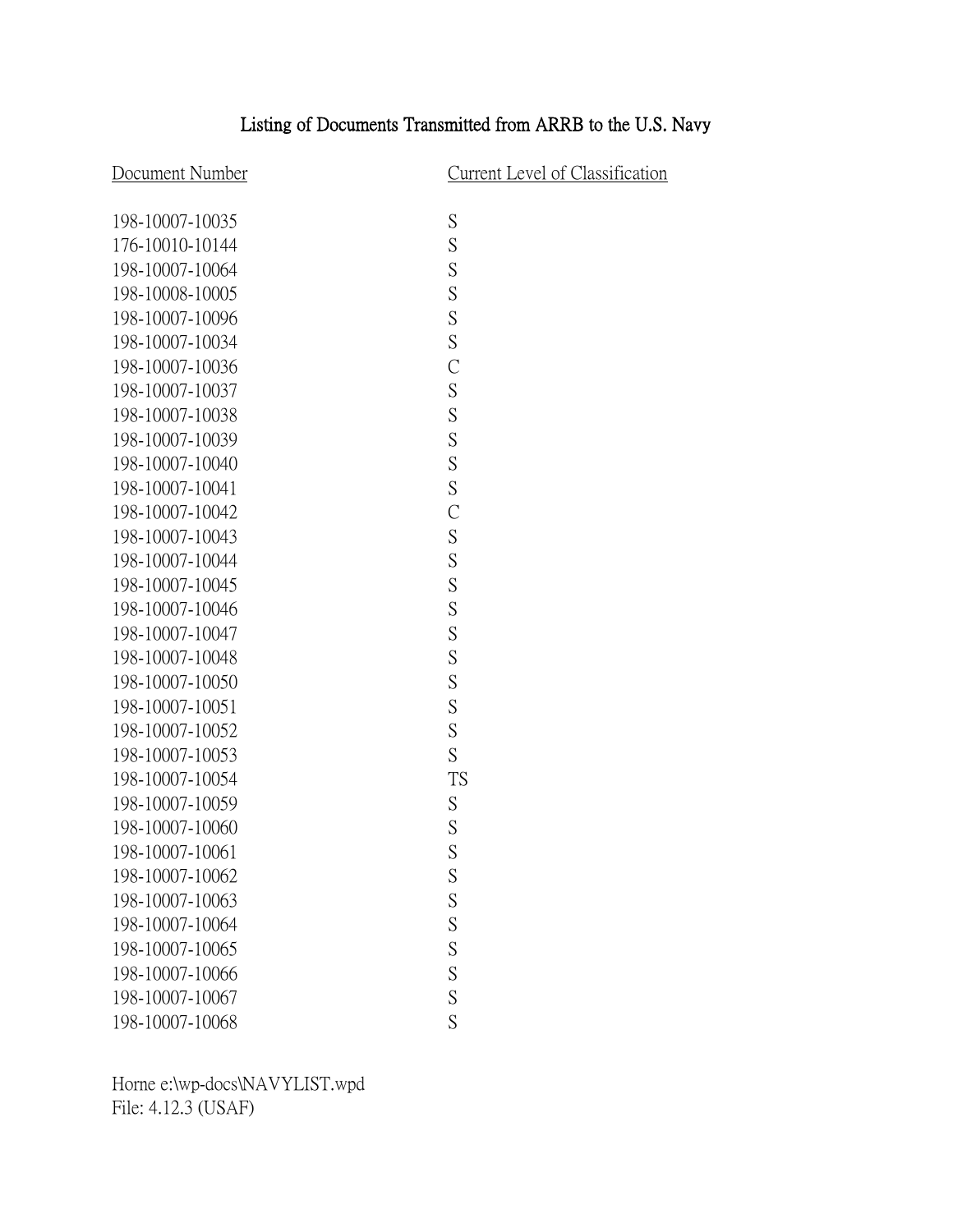| 198-10007-10072 | S              |
|-----------------|----------------|
| 198-10007-10055 | U              |
| 198-10007-10056 | U              |
| 198-10007-10057 | U              |
| 198-10007-10058 | U              |
| 198-10007-10073 | S              |
| 198-10007-10074 | S              |
| 198-10007-10075 | S              |
| 198-10007-10076 | S              |
| 198-10007-10077 | S              |
| 198-10007-10078 | S              |
| 198-10007-10079 | S              |
| 198-10007-10080 | S              |
| 198-10007-10081 | S              |
| 198-10007-10082 | S              |
| 198-10007-10083 | S              |
| 198-10007-10084 | S              |
| 198-10007-10086 | S              |
| 198-10007-10087 | S              |
| 198-10007-10088 | <b>TS</b>      |
| 198-10007-10089 | S              |
| 198-10007-10090 | S              |
| 198-10007-10091 | S              |
| 198-10007-10092 | S              |
| 198-10007-10093 | S              |
| 198-10007-10095 | S              |
| 198-10007-10097 | S              |
| 198-10007-10098 | S              |
| 198-10007-10099 | S              |
| 198-10007-10100 | S              |
| 198-10007-10101 | S              |
| 198-10007-10102 | U              |
| 198-10007-10103 | $\overline{C}$ |
| 198-10007-10104 | U              |
| 198-10007-10105 | S              |
| 198-10007-10106 | U              |
| 198-10007-10107 | $\mathcal{C}$  |
| 198-10007-10108 | $\overline{C}$ |
|                 |                |